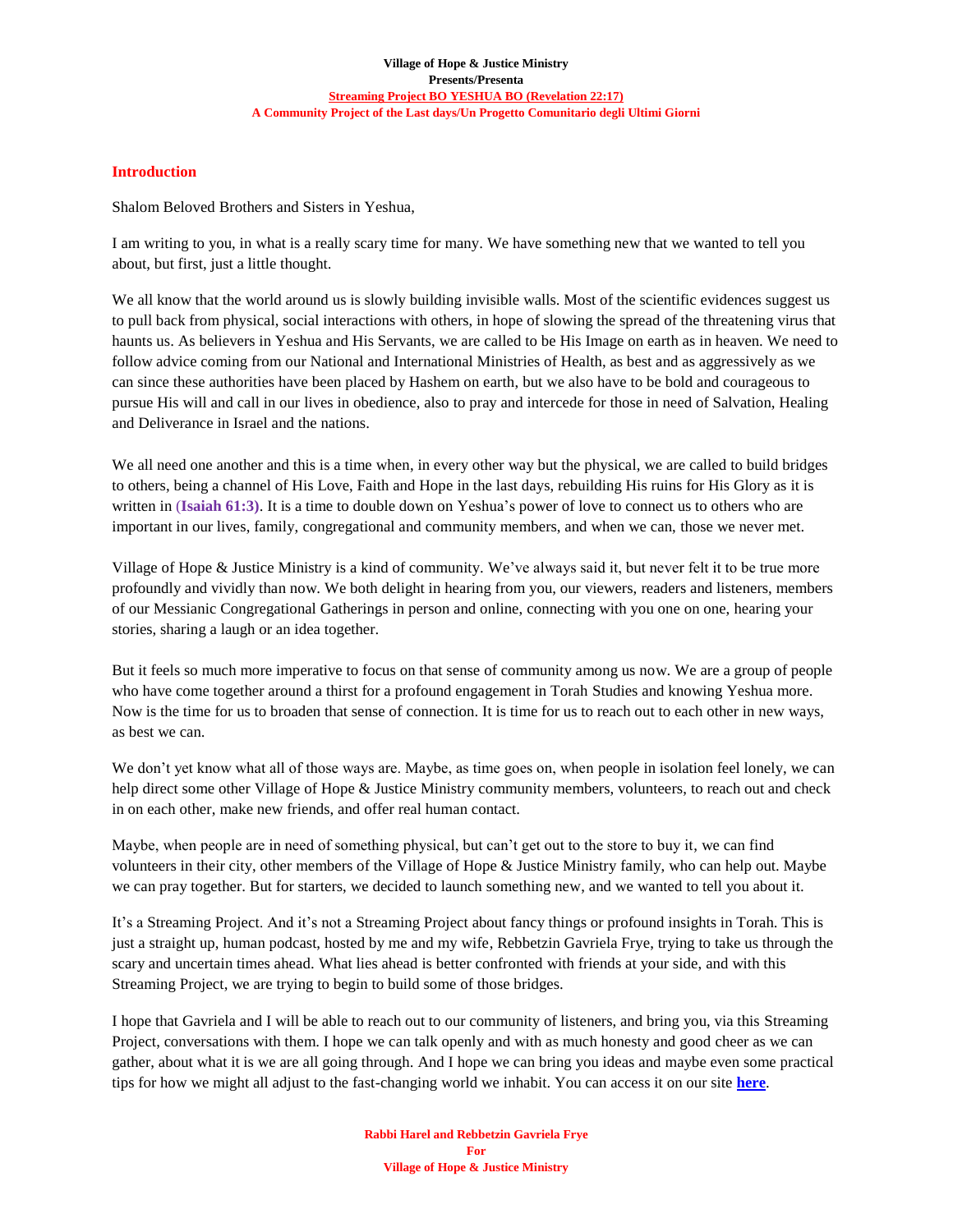### **Village of Hope & Justice Ministry Presents/Presenta [Streaming Project BO YESHUA BO \(Revelation 22:17\)](https://villageofhopejusticeministry.org/italian-messianic-bible-institute-istituto-messianico-biblico-italiano/) A Community Project of the Last days/Un Progetto Comunitario degli Ultimi Giorni**

You can listen to our **[Streaming Project BO YESHUA BO \(Revelation 22:17\)](https://villageofhopejusticeministry.org/italian-messianic-bible-institute-istituto-messianico-biblico-italiano/)** on **[Soundcloud](https://soundcloud.com/user-114005263/)** and watch on **[Youtube](https://www.youtube.com/channel/UCZxcvhRbMC0ynSBx5drA9Fg?view_as=subscriber)**.

Please listen, if you can get a chance, and please feel free to write to us, with any suggestions for topics to tackle or people to talk with. Tell us what you're thinking and feeling, and what you need right now.

Again, the Streaming Project is just a beginning. All of us here at Village of Hope & Justice Ministry would like to do more, to do whatever we can to foster community. To that end, I humbly invite suggestions from you, our readers, viewers and listeners. We're not experts; we're just people. But I think connections with people make a world of a difference. And together, maybe you and I can help make those connections stronger.

Yours,

Rabbi Harel (Clint) Frye

P.S. We're working on some 'quarantine-connected' Streaming Project with Video and Audio new resources, too, that we will collect on a special **[Streaming Project BO YESHUA BO \(Revelation 22:17\)](https://villageofhopejusticeministry.org/italian-messianic-bible-institute-istituto-messianico-biblico-italiano/)** page. We'll let you know more about that as we build it.

# **(Italiano)**

Shalom Amati Fratelli e Sorelle in Yeshua,

Vi scrivo, in quello che può essere un momento spaventoso per molti. Abbiamo qualcosa di nuovo di cui volevamo parlarvi, ma prima, solo un piccolo pensiero.

Sappiamo tutti che il mondo che ci circonda sta lentamente costruendo muri invisibili. La maggior parte delle prove scientifiche ci suggerisce di ritirarci dalle interazioni fisiche e sociali con gli altri, nella speranza di rallentare la diffusione del virus minaccioso che ci perseguita. Come credenti in Yeshua e Suoi servi, siamo chiamati ad essere la Sua immagine sulla terra come in cielo. Dobbiamo seguire i consigli dei nostri Ministeri Nazionali e Internazionali della Salute, nel modo migliore e più zelante possibile poiché queste autorità sono state poste da Hashem sulla terra, ma dobbiamo anche essere forti e coraggiosi per perseguire la Sua volontà e chiamata sulle nostre vite in obbedienza, pregando e intercedendo per coloro che hanno bisogno di Salvezza, Guarigione e Liberazione in Israele e nelle nazioni.

Abbiamo tutti bisogno l'uno dell'altro e questo è un momento in cui, in tutti i modi, tranne quello fisico, siamo chiamati a costruire ponti verso gli altri, facendo da canale unico del Suo Amore, Fede e Speranza negli ultimi giorni, ricostruendo le rovine interiori di coloro che sono afflitti per la Sua gloria come è scritto in (Isaia 61:3). È il momento di raddoppiare il potere dell'amore di Yeshua per unirci a coloro che sono importanti nelle nostre vite, i nostri familiari, i nostri membri della comunità e congregazione, e quando possiamo, coloro che non abbiamo mai incontrato.

Village of Hope & Justice Ministry è un tipo di comunità. L'abbiamo sempre detto, ma non abbiamo mai ritenuto che fosse vero più profondamente e vividamente di adesso. Rebbetzin Gavriela ed io siamo entrambi contenti di avere Vostre notizie, da coloro che guardano i nostri video, i nostri lettori e ascoltatori, dai nostri membri della congregazione messianica in persona e in internet, di collegarci con Voi individualmente, ascoltare le Vostre storie, condividere una risata o un'idea insieme.

> **Rabbi Harel and Rebbetzin Gavriela Frye For Village of Hope & Justice Ministry**